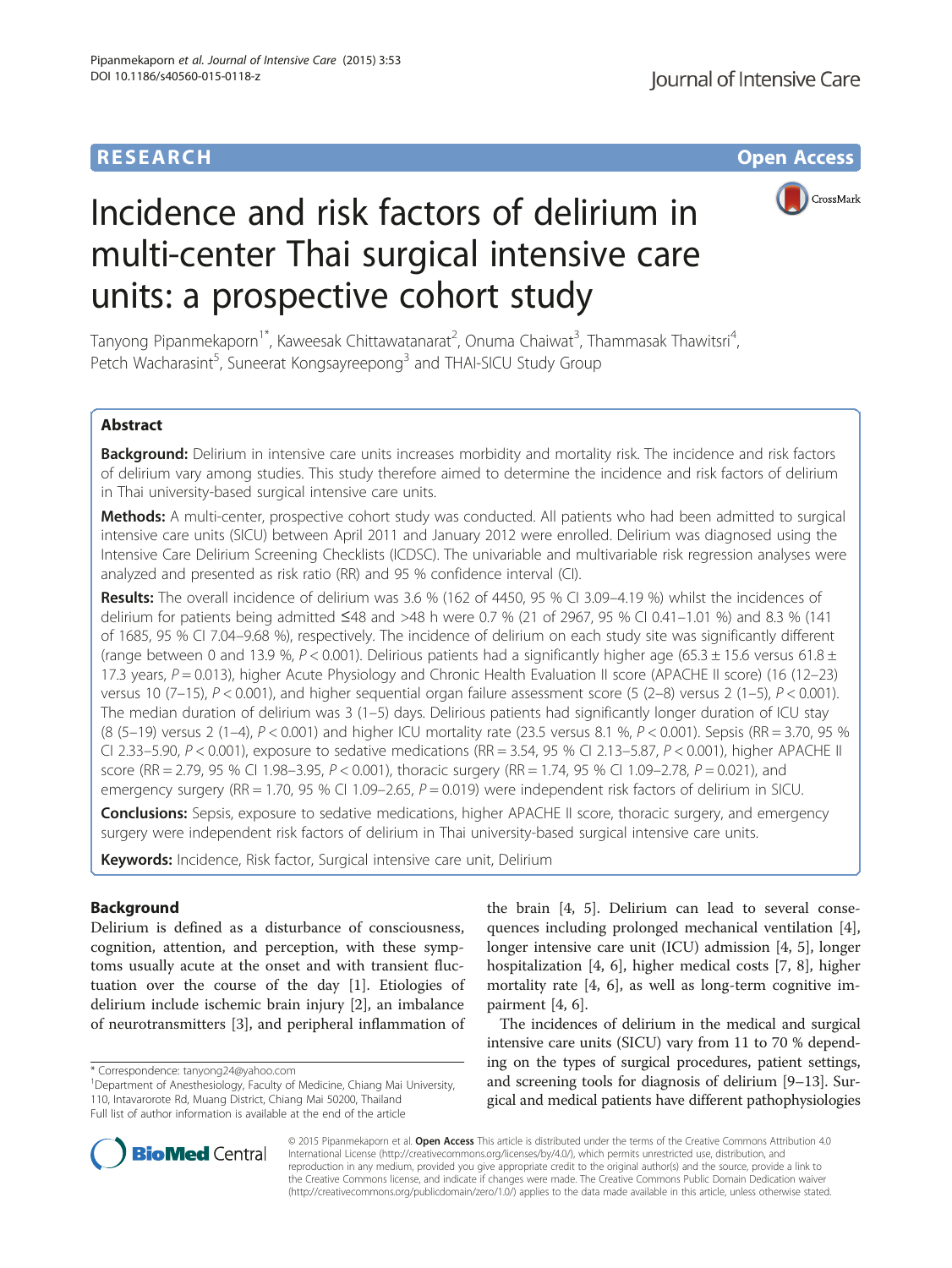of disease processes and severity of illness; therefore, risk factors of delirium should be determined separately [\[4](#page-7-0)]. In addition, different types of surgical procedures could produce various degrees of central nervous system dysfunction and influence the occurrence of postoperative delirium [\[4\]](#page-7-0). Surgery is associated with delirium by inducing hypoperfusion [[14](#page-7-0)], microembolism [\[15\]](#page-7-0), or inflammatory response [\[16, 17](#page-7-0)]. Anesthesia also increases risk of delirium. Some medications such as opioids, benzodiazepines, and anticholinergic drugs, which are commonly used for anesthetized patients, are associated with delirium [\[18\]](#page-7-0). In addition, anesthesia-related perioperative adverse events including intraoperative hypotension [[13](#page-7-0)], transfusion of blood or blood products [[19](#page-7-0), [20](#page-7-0)], and moderate to severe postoperative pain [[21](#page-7-0)] are also associated with postoperative delirium. These predisposing factors therefore may have an influence on the incidence of delirium in SICU, which is different from other ICU settings.

The studied risk factors of delirium in ICU are different among studies. These risk factors include elderly [[10\]](#page-7-0), higher Acute Physiology and Chronic Health Evaluation II score (APACHE II score) on admission [\[9](#page-7-0), [22](#page-7-0)], emergency surgery [\[22\]](#page-7-0), use of sedative and analgesic medications [\[12](#page-7-0), [22](#page-7-0)], and trauma [\[22](#page-7-0)]. In addition, few studies have focused on risk factors of delirium in SICU [[12, 13, 22](#page-7-0)]. The THAI-SICU study, a large, national multi-center study, recently reported ICU characteristics, overall outcomes, and incidences of adverse events including delirium [\[23\]](#page-7-0). The purpose of this study was to specifically determine the incidence and risk factors of delirium in THAI-SICU.

## **Methods**

The prospective cohort study included patients of nine university-based surgical intensive care units in Thailand. These university SICU were across all regions of Thailand (Siriraj, Ramathibodi, King Chulalongkorn, Phramongkutklao, Sirinthorn Medical Center, Vajira, Maharaj Nakorn Chiang Mai, Srinakharinwirot, and Prince of Songkhla). The recruitment process began after approval was received from the Thai Joint Research Ethics Committee (JREC, no. 001/2011), each institution's Ethics Committee, and Institutional Review Board. All surgical patients with an age greater than 18 years who were admitted in a SICU between April 2011 and October 2012 were recruited in the study. Patients who had a sustained coma during admission, and required cardiopulmonary resuscitation with no return of spontaneous circulation, and patients who stayed in the ICU for less than 24 h were excluded from the study. In addition, neurosurgical patients and cardiac patients were also excluded because they were not admitted in most sites of SICU depending on individual hospital policies. Patients or their surrogates who met the inclusion criteria were informed about the study in order to obtain their consent. Data collections were divided into three phases including "on admission," "daily recording data," and "at discharge." The criteria for the diagnosis of delirium based on the Intensive Care Delirium Screening Checklists (ICDSC) [[24\]](#page-7-0) were discussed by all primary investigators. The assigned intensive care nurses of all sites were trained using ICDSC and completed the scale based on the information from the previous 24 h. All the patients who were included in the study were followed up until being discharged from the ICU. If patients were admitted in the ICU for longer than 28 days, they were followed up until day 28 of the ICU admission. Sedative and analgesic medications were prescribed by the ICU physicians and titrated to achieve the target sedation and analgesic level by bedside nurses. The main outcome of this study was the determination of the incidence and risk factors of delirium. The details of individual patients with delirium included the date of diagnosis, date of recovery, frequency of delirium, diagnostic symptoms of delirium, types of delirium, and medical treatment. All case record forms and documents were further assessed and verified by the central data monitoring unit.

The demographic information included age, gender, comorbidity, American Society of Anesthesiologists physical status (ASA PS), smoking status, emergency surgery, sites of surgery, and the amount of blood and blood product administration. The APACHE II score and the sequential organ failure assessment score (SOFA score) were determined in order to assess the severity of the disease and the patient status, respectively. Other information included presence of sepsis, requirement of mechanical ventilation, laboratory investigation, exposure to sedative and analgesic medications, types of sedative and analgesic medications and route of drug administration, duration of ICU stay (≤48 versus >48 h), hospital stay, and mortality rate.

The statistical analyses were analyzed using STATA, version 11.0 (Stata Corp LP, College Station, TX, USA). The descriptive data are presented as the number and percent for categorical data and mean ± standard deviation, median, and 25 and 75 % percentile for continuous data according to their distribution. Unpaired  $t$  test, Mann-Whitney U test, chi-square test, and Fisher exact probability test were used to detect the difference between the groups in the univariable analysis, as appropriate. The risk factors were analyzed using risk regression with a robust variance estimator and presented as risk ratio and 95 % confidence interval. Any variables which had  $P < 0.20$  after the univariable risk regression and all other potential variables associated with the occurrence of delirium were included for the multivariable risk regression. The cut-off point of independent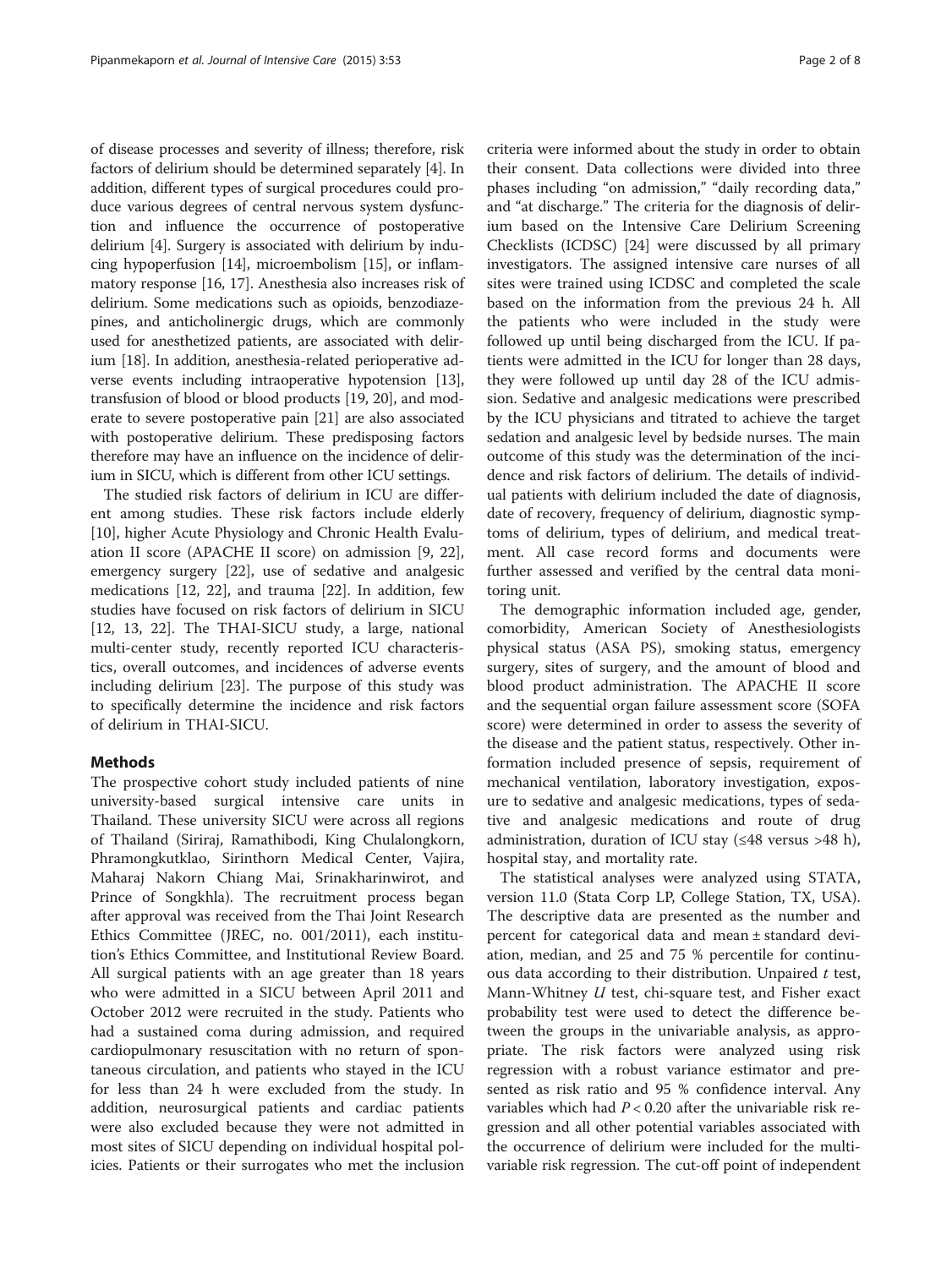variables including age and serum albumin were determined by the maximum-likelihood estimation method in order to achieve the best discrimination between patients with and without delirium [[25](#page-7-0)]. Sample sizes were calculated based on risk factors of previous studies, and the calculated sample size was 3200 with an accepted  $\alpha$ of 5 and 80 % power.  $P < 0.05$  was considered statistically significant.

## Results

A total of 6548 patients were admitted to SICU during 19.7 months of recruitment period, and 2098 were excluded. A final number of 4450 patients were included in the analysis. The study flow is presented in Fig. 1. Almost 79 % of patients (3496 of 4450) had a surgical procedure before their ICU admission. The proportion of patients undergoing elective surgical procedures accounted for 69.5 % (2430 of 3496). The median length of ICU admission for patients with elective surgery and emergency surgery were  $1(1-2)$  days and  $3(2-6)$  days. The overall incidence of delirium in SICU was 3.6 % (162 of 4450 patients, 95 % CI 3.09–4.19 %). The incidences of delirium were even higher in patients with >48 h admissions than those with ≤48 h (8.3 % (141 of 1685, 95 % CI 7.04–9.68 %) versus 0.7 % (21 of 2967, 95 % CI 0.41–1.01 %), respectively).

Baseline characteristics and outcomes of patients with or without delirium are presented in Table [1](#page-3-0). Delirious patients had a significantly higher age  $(65.3 \pm 15.6 \text{ versus}$  $61.8 \pm 17.3$  years,  $P = 0.013$ ), higher APACHE II score (16  $(12-23)$  versus 10  $(7-15)$ ,  $P < 0.001$ ), and higher SOFA score  $(5 (2-8)$  versus  $2 (1-5)$ ,  $P < 0.001$ ). The



incidence of delirium differed by study sites ranging from 0 to 13.9 %. Delirious patients had significantly longer median ventilator days, longer duration of ICU stay, longer hospitalization, and higher ICU and 28-day mortality rate. Details of delirious patients are described in Table [2.](#page-5-0) Delirium was common on the day of ICU admission (27 of 162, 16.8 %) and the third day (20 of 162, 12.3 %). The most common diagnostic symptoms of delirium included sleep disturbance (6 %), alteration of consciousness (3.1 %), disorientation (2.9 %), and inattention (2.9 %). Types of delirium included mixed (53 %), hyperactive (37 %), and hypoactive (10 %). The percentage of patients who were exposed to midazolam for controlling agitation during ICU admission was about 17 % (740 of 4450). The proportion of patients who received a continuous infusion and intermittent bolus of midazolam was almost similar (50 %).

Age >70 years, smoking, sites of surgical ICU, chronic renal failure, hypoalbuminemia, emergency surgery, thoracic surgery, sepsis, higher APACHE II score, on mechanical ventilator, and exposure to sedative medications increased the risk of postoperative delirium in univariable risk regression (Table [3\)](#page-5-0). In multivariable risk regression analysis, sepsis (risk ratio (RR) = 3.70, 95 % CI 2.33–5.90,  $P < 0.001$ ), exposure to sedative drugs (RR = 3.54, 95 % CI 2.13–5.87, P < 0.001), higher APACHE II score (RR = 2.79, 95 % CI 1.98–3.95, P < 0.001), thoracic surgery (RR = 1.74, 95 % CI 1.09–2.78,  $P = 0.021$ ), and emergency surgery (RR = 1.70, 95 % CI 1.09–2.65,  $P =$ 0.019) were independent risk factors of delirium in SICU (Fig. [2](#page-6-0)).

## Discussion

The overall incidence of delirium in SICU patients was 3.6 % in the present study, and this increased up to 8.3 % in patients admitted to SICU for longer than 48 h. However, these incidences were considerably less than those reported by previous studies [\[9](#page-7-0)–[13\]](#page-7-0). The majority of patients in this study had a short length of ICU stay (≤48 h), accounted for 67 % of the total population. These patients mainly required postoperative continuous monitoring and critical management for a short period of time. Furthermore, they had significantly lower ASA PS, less comorbidity, and a lower APACHE II score, thereby being at approximately 12 times lower risk for delirium, compared to those with longer than 48 h of ICU stay (incidence 0.7 versus 8.3 %). This corresponds to a previous study showing that extended length of ICU stay almost 8.6 times was associated with increased risk of delirium [\[4](#page-7-0)].

The incidences of delirium among sites of surgical ICUs varied between 0 and 14 % (Table [1\)](#page-3-0), and there might be some heterogeneity among these sites during the study Fig. 1 The flow diagram of patients in the study<br>
period. After exploration of patient characteristics among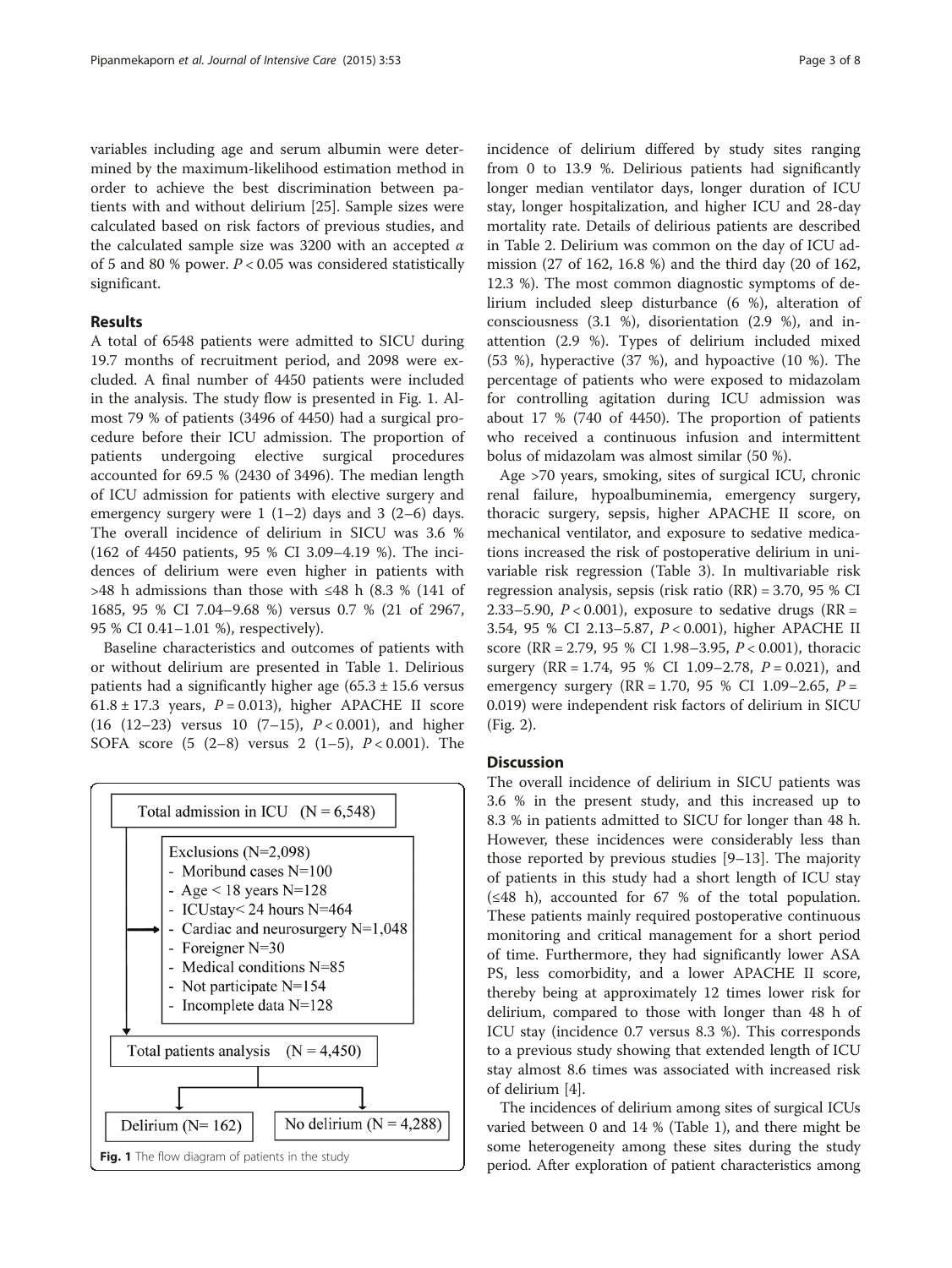## <span id="page-3-0"></span>Table 1 Patient characteristics, details of surgery, laboratory investigation, and prognostic outcomes

|                                                      | Delirium ( $n = 162$ ) | Non delirium ( $n = 4288$ ) | P       |
|------------------------------------------------------|------------------------|-----------------------------|---------|
| Variables                                            |                        |                             |         |
| Age (year) mean $\pm$ SD                             | $65.3 \pm 15.6$        | $61.8 \pm 17.3$             | 0.013   |
| $<$ 40 (n, %)                                        | 11(6.8)                | 537 (12.5)                  |         |
| 40-70 (n, %)                                         | 76 (47.0)              | 2175 (50.7)                 |         |
| $>70$ (n, %)                                         | 75 (46.2)              | 1576 (36.8)                 |         |
| Male $(n, %)$                                        | 102 (63.0)             | 2505 (58.4)                 | 0.249   |
| Body mass index (kg/m <sup>2</sup> ) (mean $\pm$ SD) | $22.0 \pm 4.6$         | $23.0 \pm 5.7$              | 0.031   |
| ASA PS (n, %)                                        |                        |                             | < 0.001 |
| $\left\vert -\right\vert$                            | 26 (23.6)              | 1291(39.0)                  |         |
| $\begin{array}{c} \hline \end{array}$                | 58 (52.7)              | 1620 (49.0)                 |         |
| $IV-VI$                                              | 26 (23.6)              | 392 (12.0)                  |         |
| Comorbidity (n, %)                                   |                        |                             |         |
| Hypertension                                         | 75 (46.3)              | 2130 (49.7)                 | 0.399   |
| Diabetes mellitus                                    | 33 (20.4)              | 946 (22.1)                  | 0.610   |
| Coronary artery disease                              | 15(9.4)                | 433 (10.1)                  | 0.728   |
| Congestive heart failure                             | 11(6.8)                | 93(2.2)                     | < 0.001 |
| COPD                                                 | 21 (12.9)              | 184 (4.3)                   | < 0.001 |
| Chronic renal failure                                | 25 (15.4)              | 406 (9.5)                   | 0.012   |
| Smoking history (n, %)                               |                        |                             | < 0.001 |
| Current smokers                                      | 32 (19.7)              | 498 (11.6)                  |         |
| Ex-smokers                                           | 50 (30.8)              | 1054 (24.6)                 |         |
| Non smokers                                          | 80 (49.4)              | 2736 (63.8)                 |         |
| Numbers of pack years median (P25-75)                | $15.5(10-25)$          | $15(6-30)$                  | 0.631   |
| Numbers of operative patients $(n, %)$               | 119 (73.5)             | 3377 (79.8)                 | 0.118   |
| Sites of SICU (n, %)                                 |                        |                             | < 0.001 |
| Site A (incidence 1.9 %)                             | 18(11.1)               | 922 (21.5)                  |         |
| Site B (incidence 1.2 %)                             | 5(3.1)                 | 404 (9.4)                   |         |
| Site C (incidence 2.7 %)                             | 15(9.3)                | 545 (12.7)                  |         |
| Site D (incidence 1.9 %)                             | 8(5.0)                 | 402 (9.3)                   |         |
| Site E (incidence 0.8 %)                             | 3(1.8)                 | 390 (9.1)                   |         |
| Site F (incidence 0 %)                               | $\circ$                | 139(3.2)                    |         |
| Site G (incidence 13.9 %)                            | 109 (67.3)             | 675 (15.7)                  |         |
| Site H (incidence 0.8 %)                             | 3(1.8)                 | 368 (8.6)                   |         |
| Site I (incidence 0.2 %)                             | 1(0.6)                 | 443 (10.5)                  |         |
| Emergency surgery (n, %)                             | 79 (66.4)              | 987 (29.2)                  | < 0.001 |
| Site of surgery (n, %)                               |                        |                             |         |
| Upper abdomen                                        | 56 (34.6)              | 1182 (27.6)                 | 0.051   |
| Lower abdomen                                        | 43 (26.5)              | 1178 (27.5)                 | 0.795   |
| Thoracic                                             | 15 (9.8)               | 162 (3.8)                   | < 0.001 |
| Vascular                                             | 5(3.1)                 | 134(3.1)                    | 0.978   |
| Extremities                                          | 14(8.6)                | 371 (8.3)                   | 0.883   |
| Anus                                                 | 1(0.62)                | 52(1.2)                     | 0.493   |
| Other surgeries                                      | 28 (17.2)              | 1209 (28.2)                 | 0.001   |
| Duration of surgery (min) median (P25-75)            | 180 (105-275)          | 240 (150-360)               | < 0.001 |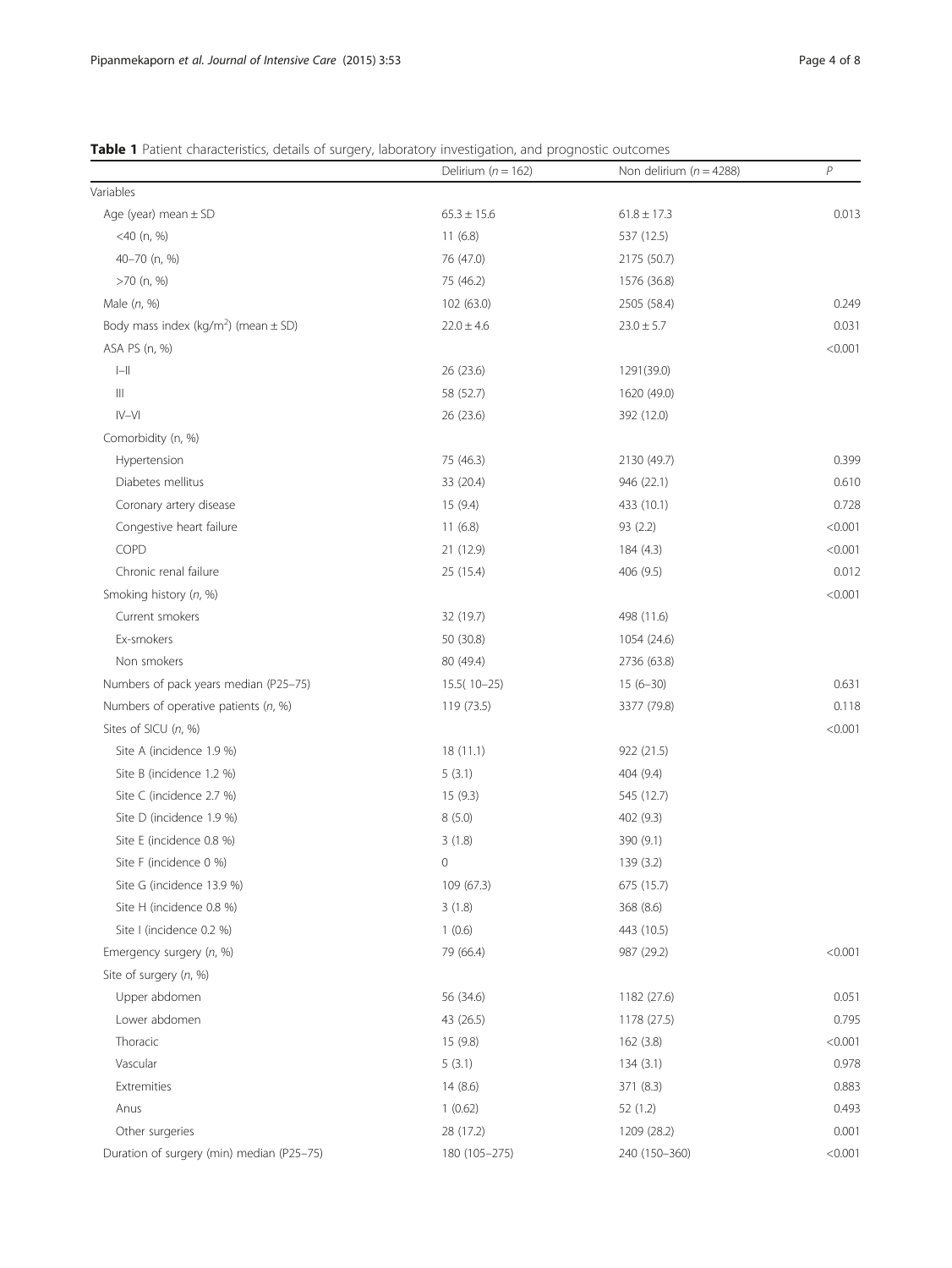| Table 1 Patient characteristics, details of surgery, laboratory investigation, and prognostic outcomes (Continued) |  |
|--------------------------------------------------------------------------------------------------------------------|--|
|--------------------------------------------------------------------------------------------------------------------|--|

| Amount of PRC transfusion (ml) median (P25-75)  | $100(0 - 635)$   | $0(0-511)$       | 0.274   |
|-------------------------------------------------|------------------|------------------|---------|
| Amount of FFP transfusion (ml) median (P25-75)  | $0(0-780)$       | $0(0-0)$         | < 0.001 |
| APACHE II median (P25-75)                       | $16(12-23)$      | $10(7-15)$       | < 0.001 |
| SOFA median (P25-75)                            | $5(2-8)$         | $2(1-5)$         | < 0.001 |
| Sepsis $(n, %)$                                 | 109 (67.3)       | 779 (18.2)       | < 0.001 |
| Mechanical ventilation $(n, %)$                 | 141 (87.0)       | 2635 (61.8)      | < 0.001 |
| Albumin ( $q/dl$ ) (mean $\pm$ SD)              | $2.4 \pm 0.85$   | $2.8 \pm 0.80$   | < 0.001 |
| Hemoglobin (g/dl) (mean $\pm$ SD)               | $9.7 \pm 2.6$    | $10.6 \pm 2.1$   | < 0.001 |
| Blood sugar (mg%) (mean $\pm$ SD)               | $144.0 \pm 72.0$ | $164.1 \pm 68.8$ | 0.013   |
| PaO2 (mmHg) (mean $\pm$ SD)                     | $144.0 \pm 72.1$ | $164.1 \pm 0.81$ | 0.013   |
| Exposure to sedative drugs (n, %)               | 110 (67.9)       | 932 (21.7)       | < 0.001 |
| Exposure to analgesic drugs (n, %)              | 134(82.7)        | 3683 (85.9)      | 0.256   |
| ICU admission diagnosis (n, %)                  |                  |                  | 0.005   |
| Abdominal                                       | 71 (43.8)        | 1728 (40.3)      |         |
| Cardiovascular                                  | 31 (19.1)        | 662 (15.4)       |         |
| Respiratory                                     | 17(10.5)         | 335 (7.8)        |         |
| Renal                                           | 10(6.2)          | 356 (8.3)        |         |
| Other                                           | 33 (20.4)        | 1207 (28.2)      |         |
| Prognostic outcomes                             |                  |                  |         |
| Ventilator days (days) median (P25-75)          | $7(4-17)$        | $2(1-4)$         | < 0.001 |
| Length of ICU stay (days) median (P25-75)       | $8(5-19)$        | $2(1-4)$         | < 0.001 |
| Duration of hospital stay (days) median(P25-75) | $22(14-34)$      | $15(9-26)$       | < 0.001 |
| ICU mortality (n, %)                            | 38 (23.5)        | 349 (8.1)        | < 0.001 |
| 28-day mortality (n, %)                         | 45 (27.8)        | 534 (12.4)       | < 0.001 |

Data are presented as mean + standard deviation (SD), median and 25 and 75 % interquartile range, and number (%)

ASA PS American Society of Anesthesiologists physical status, COPD chronic obstructive pulmonary disease, PRC packed red cell, FFP fresh frozen plasma, APACHE II Acute Physiology and Chronic Health Evaluation II, SOFA sequential organ failure assessment, ICU intensive care unit

the sites of SICU, the author found that the site of SICU (site G) which had the highest incidence of delirium had significantly higher percentage of septic patients (31.2 versus 3.3 %) and higher percentage of patients receiving sedative medications (22.1 versus 0.7 %) compared to the site (site F) with the lowest incidence of delirium. Both of these following factors were associated with an increased risk of delirium.

Patients with sepsis significantly had an increased risk of ICU delirium, corresponding to the findings of previous studies [[13](#page-7-0), [26\]](#page-7-0). Sepsis can result in acute brain dysfunction and delirium by stimulation of inflammatory cytokine, and endothelial damage, thereby increasing permeability of the blood-brain barrier and causing impairment of capillary blood flow [\[18, 27\]](#page-7-0). In addition, these cytokines can cross the blood-brain barrier, increase permeability of the brain tissue, and produce an abnormality of the electroencephalography [[18](#page-7-0), [28\]](#page-7-0). Previous studies found that there was an association of delirium and an increased level of serum biomarkers such as neuron-specific enolase or s-100β during severe

infection [[18, 27\]](#page-7-0). The knowledge of serum biomarkers helps clinicians understand the relationship between mechanisms and the development of delirium. However, the measurement of these biomarkers is not routinely used in daily practice.

Sedative and analgesic medications are commonly used for critically ill patients for reducing agitation, anxiety, and pain related to surgery and procedure, improving patient and mechanical ventilation synchronization and reducing physiological stress responses [[29\]](#page-7-0). Similar to the results of previous studies, our findings revealed that exposure to sedative medications increased the risk of delirium in ICU almost three times [\[9](#page-7-0), [20](#page-7-0), [22, 30](#page-7-0)]. Also, the incidence of delirium was significantly higher in patients receiving midazolam than those who were not exposed to midazolam (10.3 versus 2.3 %, P < 0.001). Benzodiazepine, a gamma aminobutyric acid, can contribute to the occurrence of delirium via several mechanisms including the disturbance of normal sleep pathway, direct impairment of memory function, and alteration of the level of neurotransmitters [\[31\]](#page-7-0). According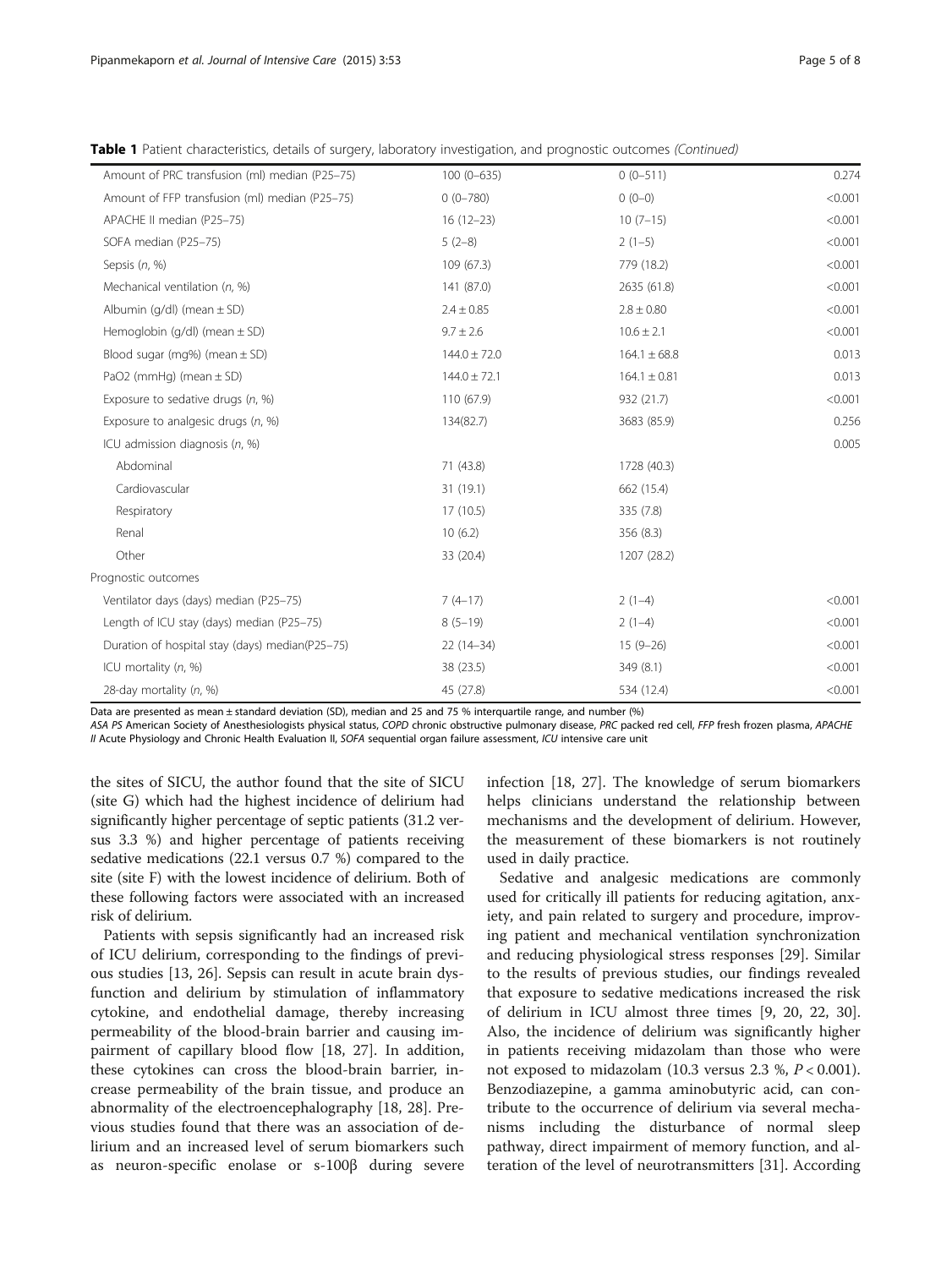<span id="page-5-0"></span>**Table 2** Characteristics of delirious patients ( $n = 162$ )

| Factors                                     | Number (percent) |
|---------------------------------------------|------------------|
| Duration of delirium (days) median (P25-75) | $3(1-5)$         |
| Frequency of delirium (n, %)                |                  |
| 1                                           | 114 (96.6)       |
| $\overline{2}$                              | 4(3.4)           |
| Treatment of delirium                       |                  |
| Benzodiazepine                              | 48 (40.7)        |
| Antipsychotic drugs                         | 40 (34)          |
| a2 agonist                                  | 1(0.8)           |
| Psychiatrist consultation                   | 18 (15.2)        |
| Impaired vision                             | 16 (13.7)        |
| Impaired hearing                            | 13(11)           |
| History of chronic alcoholism               | 20 (17.7)        |
| Smoking status                              | 47 (41.6)        |
| Physical restraint                          | 69 (59)          |
| Lab abnormality                             |                  |
| Acidosis                                    | 22 (18.8)        |
| Hypoalbuminemia                             | 62 (53)          |
| Received blood or blood product transfusion | 62 (55.8)        |

The data are presented as median and 25 and 75 % interquartile range and number (%)

to the current guidelines of the American College of Critical Care Medicine for management of pain and agitation [\[32\]](#page-7-0), all patients should be frequently assessed for the level of sedation with valid and reliable screening tools in order to maintain an adequate level of depth of sedation during anesthesia and in ICU stay. Providing daily interruption of sedative medication and administration of an alternative sedative drug such as  $α2$  adrenergic agonist are recommended [[32](#page-7-0)].

The APACHE II score represents disease severity of individual patients. Corresponding to the findings of previous studies [[9, 30\]](#page-7-0), the present study found that a higher APACHE II score was a strong risk factor of delirium in SICU ( $RR = 2.12$ ). The authors categorized patients according to their APACHE II score and classified them into two groups by using a cut-off value of 24 before inclusion into the final model during regression analysis. Patients with an APACHE II score higher than 24 indicated high-risk patients. Van Rompaey et al. [[20](#page-7-0)] reported that risk of delirium increased about 2.5 times by univariable regression analysis; however, they could not find any association between the APACHE II score and delirium by multivariable regression analysis. Highrisk patients should receive an appropriate medical optimization as well as regular monitoring for delirium.

The present study also found that thoracic surgery increased risk of delirium in ICU. The effect of one lung ventilation during thoracic surgery could increase risk of postoperative delirium by several mechanisms including an activation of pulmonary inflammatory response and

| Risk factors                            | Risk ratio | 95 % CI       | $\overline{P}$ |
|-----------------------------------------|------------|---------------|----------------|
| Age group (years)                       |            |               |                |
| $<$ 40 (n, %)                           | 1.00       |               | Reference      |
| 40-70 (n, %)                            | 1.68       | $0.89 - 3.16$ | 0.107          |
| $>70$ (n, %)                            | 2.26       | $1.20 - 4.26$ | 0.011          |
| Male                                    | 1.20       | $0.87 - 1.65$ | 0.259          |
| Smoking                                 | 1.77       | $1.30 - 2.40$ | < 0.001        |
| Chronic renal failure                   | 1.70       | $1.11 - 2.61$ | 0.015          |
| Hypoalbuminemia (<2.5 versus ≥2.5 g/dl) | 1.92       | $1.37 - 2.67$ | < 0.001        |
| Emergency surgery                       | 4.50       | $3.08 - 6.58$ | < 0.001        |
| Upper abdominal surgery                 | 1.37       | $0.99 - 1.89$ | 0.056          |
| Lower abdominal surgery                 | 0.95       | $0.67 - 1.35$ | 0.799          |
| Thoracic surgery                        | 2.46       | 1.45-4.91     | 0.001          |
| Higher APACHE II score (>24 versus ≤24) | 1.09       | $1.07 - 1.11$ | < 0.001        |
| Sepsis                                  | 8.24       | 5.94-11.45    | < 0.001        |
| Mechanical ventilation                  | 4.00       | $2.53 - 6.29$ | < 0.001        |
| Exposure to sedative medications        | 7.01       | $5.05 - 9.74$ | < 0.001        |
| Exposure to analgesic medications       | 0.83       | $0.56 - 1.25$ | 0.386          |

APACHE II Acute Physiology and Chronic Health Evaluation II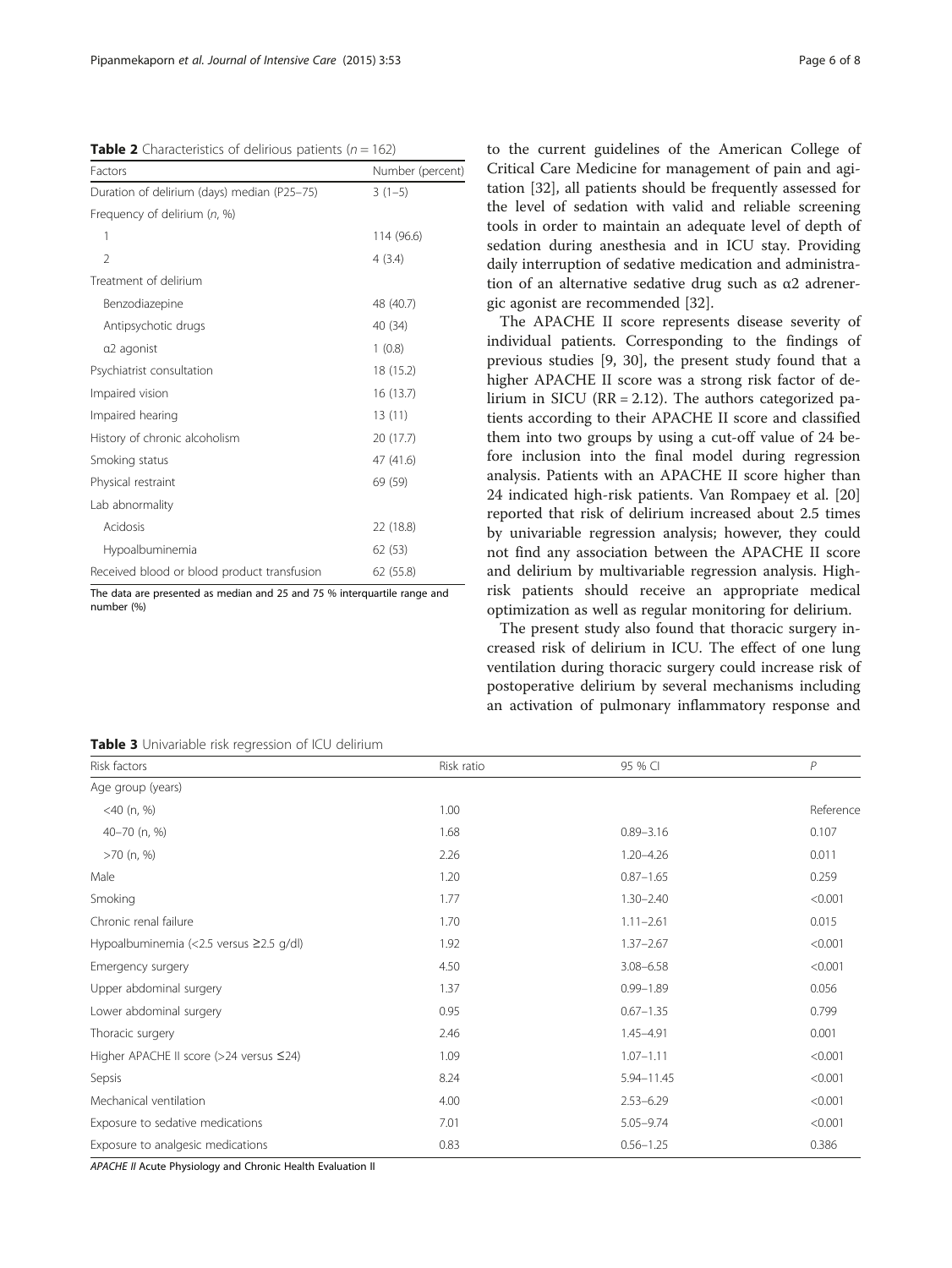<span id="page-6-0"></span>

cytokines [\[33\]](#page-7-0), causing several physiological disturbances such as hypoxia or surgical stress [[34\]](#page-7-0), and aggravating proinflammatory response [\[34](#page-7-0)].

Emergency surgery was an independent risk factor of delirium in ICU in this study. Previous studies also proposed that emergency surgery increased risk of postoperative morbidity and morbidity and increased an incidence of delirium compared to those receiving elective surgery [[22](#page-7-0), [35](#page-7-0)]. Although some risk factors such as age [[22, 30](#page-7-0)], mechanical ventilation [[20\]](#page-7-0), and opioid exposure [[12](#page-7-0)] have been demonstrated as a risk factor of delirium in ICU, the present study could not find any association between these independent risk factors and delirium.

The present study was the largest, multi-center, prospective cohort study and determined the incidence and risk factors of delirium on surgical ICU in Thailand. The results of this study could be used as a reference and benchmark for Thai academic hospitals, SICU settings in this study. First, this study performed a single delirium assessment per day, which was considerably less than the recommended guideline [[32\]](#page-7-0). This could lead to an underestimation of its incidence due to the fluctuation of symptoms over the course of the day. Secondly, this study did not assess the amount of sedative medications; therefore, we could not demonstrate the causal relationship between sedative medication and delirium. Finally, some potential risk factors of delirium in ICUs such as preoperative cognitive impairment, visual or auditory impairment, and limitations of functional capacity were not included in this study.

## Conclusions

The present study found that sepsis, exposure to sedative medications, higher APACHE II scores, thoracic surgery, and emergency surgery were significant risk factors of delirium in Thai university-based SICU. An identification of high-risk patients, appropriate

medical optimization, and careful adjusting of sedative medications according to the level of sedation could reduce an incidence and severity of delirium in ICU.

#### Abbreviations

APACHE II score: Acute Physiology and Chronic Health Evaluation II score; ASA PS: American Society of Anesthesiologists physical status; CI: confidence interval; ICDSC: Intensive Care Delirium Screening Checklists; ICU: intensive care unit; JREC: Joint Research Ethics Committee; RR: risk ratio; SICU: surgical intensive care unit; SOFA: sequential organ failure assessment score.

#### Competing interests

The authors declare that they have no competing interests.

#### Authors' contributions

TP participated in the study design, performed the statistical analysis, and drafted the manuscript. KC and OC participated in the study design, performed the statistical analysis, and revised the manuscript. TT, PW, and SK participated in the co-ordination and specific data review. All authors read and approved the final manuscript.

#### Acknowledgments

The authors would like to thank Professor Dr. Somrat Charuluxananan and Assoc. Prof. Yodying Punjasawadwong for their advice and Assoc. Prof. Suree Lekawanvijit for her help in editing the manuscript. This study was supported through funding by the Royal College of Anesthesiology of Thailand, National Research Council of Thailand (NRCT), Mahidol University, King Chulalongkorn University, Chiang Mai University, Khon Kaen University, Prince of Songkhla University, Bangkok Metropolis University, Phramongkutklao Hospital, and Srinakharinwirot University. The data processing was performed by the Medical Research Network of the Consortium of Thai Medical Schools (MedResNet). The THAI-SICU Study Group include Sunthiti Morakul, M.D., Department of Anesthesiology, Faculty of Medicine, Ramathibodi Hospital, Mahidol University, Bangkok, Pusit Fuengfoo, M.D., Department of Surgery, Phramongkutklao Hospital, Bangkok, Thailand, Sunisa Chatmongkolchart, M.D., Department of Anesthesiology, Faculty of Medicine, Prince of Songkhla University, Songkhla, Osaree Akaraborworn, M.D., Department of Surgery, Faculty of Medicine, Prince of Songkhla University, Songkhla, Chompunoot Pathonsamit, M.D. and Sujaree Poopipatpab, M.D., Department of Anesthesiology, University of Bangkok Metropolis and Vajira Hospital, Bangkok, Sarinya Chanthawong, M.D. and Waraporn Chau-In, M.D., Department of Anesthesiology, Faculty of Medicine, Khon Kaen University, Khon Kaen, and Chaiyapruk Kusumaphanyo, M.D. and Phakapan Buppha, M.D., Department of Anesthesiology, Faculty of Medicine, Srinakharinwirot University, Nakorn Nayok.

#### Author details

<sup>1</sup>Department of Anesthesiology, Faculty of Medicine, Chiang Mai University, 110, Intavarorote Rd, Muang District, Chiang Mai 50200, Thailand.